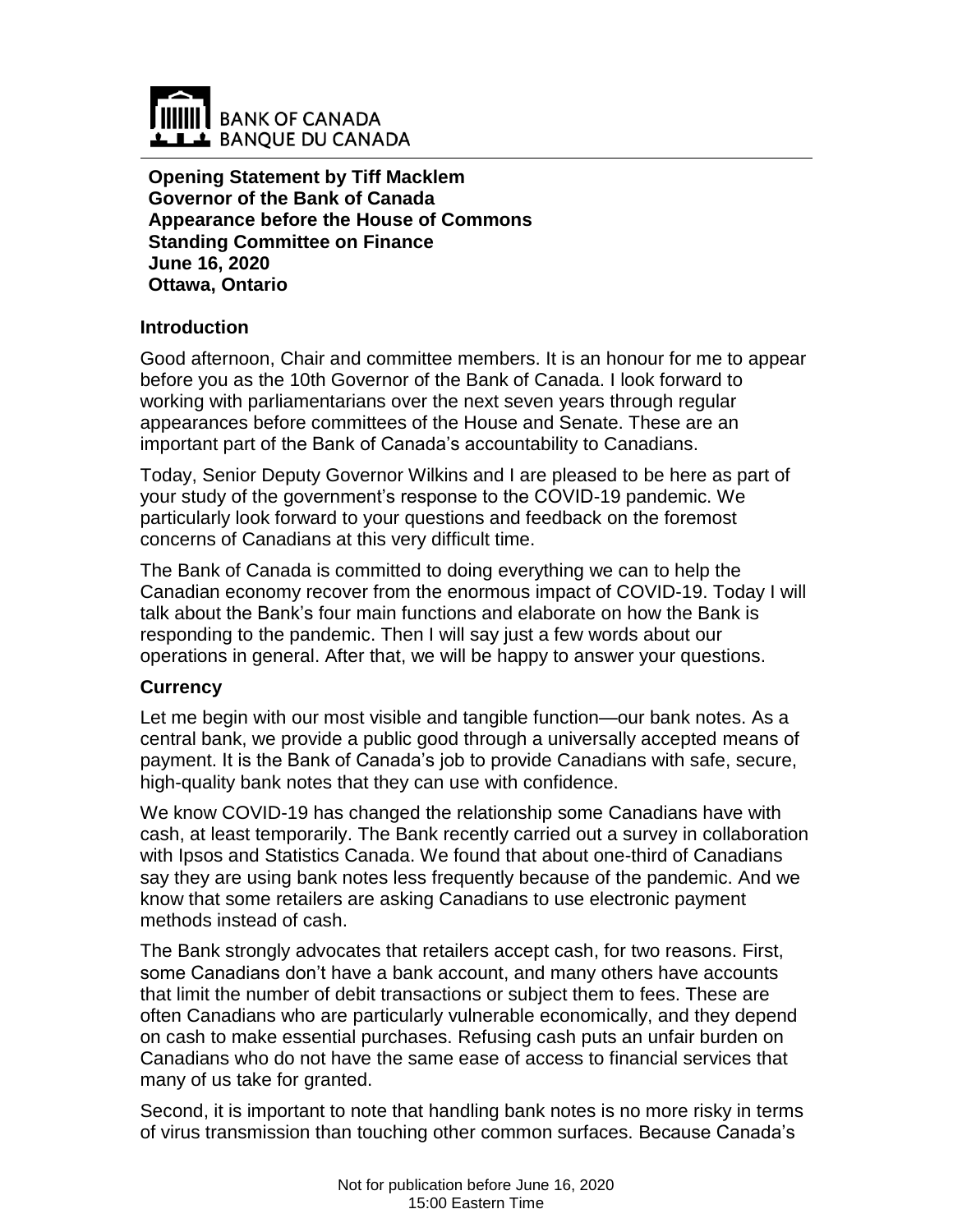bank notes are polymer, they can be cleaned with soap and water. During this pandemic, public health authorities have stressed to Canadians the importance of hand washing. All of us should follow this advice, including those who handle cash in their jobs.

The pandemic may be accelerating an established trend where Canadians are using bank notes less often relative to electronic payments. About 1 in 10 Canadians claims not to use cash at all. At the same time, the number of bank notes in circulation continues to grow, along with demand. The Bank will continue to watch closely to see how the demand for cash evolves, and we will be ready to supply all the bank notes that people and businesses want to hold.

Related to the trends in bank note use, we have also been looking closely at the idea of a central bank digital currency. The Bank of Canada has become a global leader among central banks in research in this area. Earlier this year, Deputy Governor Tim Lane spoke about the circumstances when it might make sense for the Bank of Canada to issue our own digital currency. This includes a situation in which most Canadians stopped using bank notes. We don't believe that a digital currency is required at this time. But we are moving forward with contingency planning so that if we ever judged that we should issue a digital currency, we would be ready.

# **Funds management**

The second function I will mention is our funds management role. The Bank is the fiscal agent for the government. We advise the government on strategies for its debt and cash management, and we conduct auctions for federal government bonds and treasury bills. We also provide banking services to some financial institutions, Crown corporations, other central banks and international financial organizations, such as the International Monetary Fund.

This is an important function in regular times. We help the government manage its finances in a cost-effective way. But this function has taken on added importance during the pandemic. The government's financing needs have increased at an unprecedented pace this fiscal year with the introduction of measures to reduce the pandemic's impact on the Canadian economy. I note that even with this record issuance, Canada's net debt-to-GDP ratio remains the lowest among G7 countries.

Because interest rates on Government of Canada debt serve as the benchmark for many other financial markets, it is imperative to keep government bond markets working well. To do this, the Bank has implemented a number of extraordinary measures, which brings me to our financial system function.

# **Financial system**

Our third function is the promotion of a stable and efficient financial system. The Bank is unique in that it has a system-wide perspective on the stability and efficiency of the financial system. We bring this perspective to our work with federal and provincial partners to make sure the financial system is working to support the real economy.

Credit is the lifeblood of market-based economies. In a crisis, central banks have the critical imperative to provide the liquidity the financial system needs to keep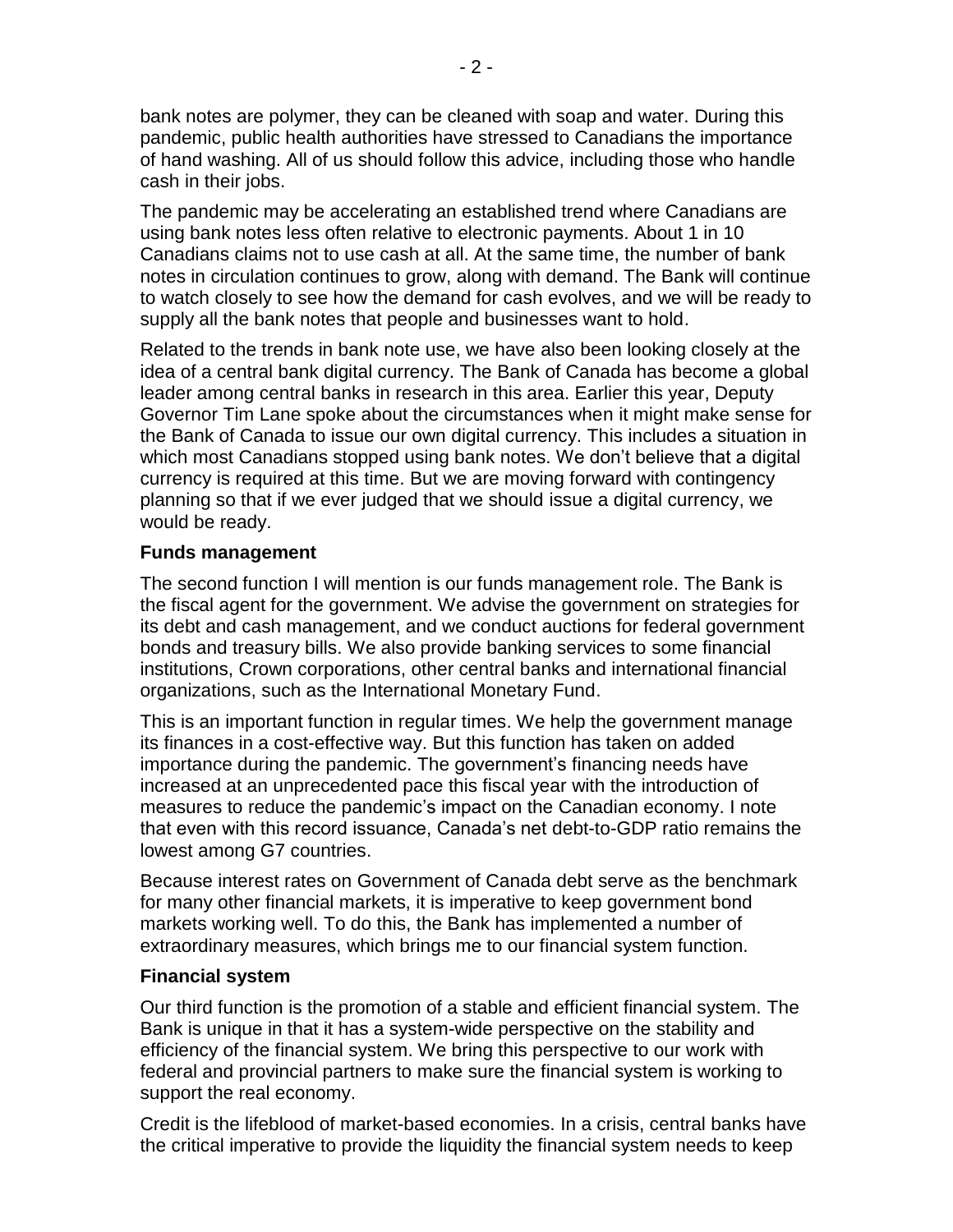credit flowing. This traditional role for the central bank goes back hundreds of years. In the 1800s, British journalist Walter Bagehot famously said that in a crisis a central bank should lend freely, at a penalty rate, against good collateral. What he meant was that a central bank should always be ready to make sure the financial system has sufficient cash or liquidity during times of stress so that it can help the economy weather the storm, rather than becoming a headwind itself.

The onset of the COVID-19 pandemic was hugely disruptive to many vital financial markets. Liquidity disappeared from markets, as participants sought to protect their own liquidity by increasing their cash holdings. Amid the uncertainty, credit markets began to seize up. The Bank's priority from March to May was to restore proper functioning to financial markets so that Canadian households, businesses and governments could access credit to withstand the crisis. This should also help set the stage for recovery.

Under the leadership of my predecessor, Governor Poloz, as well as Senior Deputy Governor Wilkins, the Bank did an outstanding job restoring smooth functioning to key markets, ensuring ample funding and market liquidity. The Bank revived some emergency programs used during the global financial crisis over a decade ago. And it brought into operation several new measures with remarkable speed and precision.

We are pleased to report that demand for liquidity is returning to normal levels, and market functioning has improved considerably. The Bank has therefore scaled back the frequency of some operations because financial market participants are not using them. We stand ready to ramp up these programs again if we see that they are needed.

### **Monetary policy**

Finally, let me say a few words about the conduct of monetary policy. Our policy framework is set out in the inflation-targeting agreement established with the government and renewed every five years. The agreement sends an important signal that the democratically elected government and the Bank are agreed on our policy goal, while giving the Bank the operational independence to pursue that goal.

This independence is crucial, both in normal times and in crisis times. Through this pandemic, the Bank of Canada, the government, and financial Crown corporations and agencies have all been working cooperatively to stabilize the financial system, keep credit flowing and support the economy. The Bank's policy actions are designed to complement the government's fiscal efforts. At the same time, we are cognizant of each others' mandates, and the government has made it clear that it fully respects our independence. As Governor, I will protect the Bank's ability to act independently, consistent with our mandate, because that independence is critical to the confidence that Canadians place in us, the credibility of our inflation target, and our capacity to achieve it.

Under our policy framework, our mandate is to provide low, stable and predictable inflation. That's the best contribution we can make to the country's economic and financial welfare. Achieving our inflation goals lays the foundation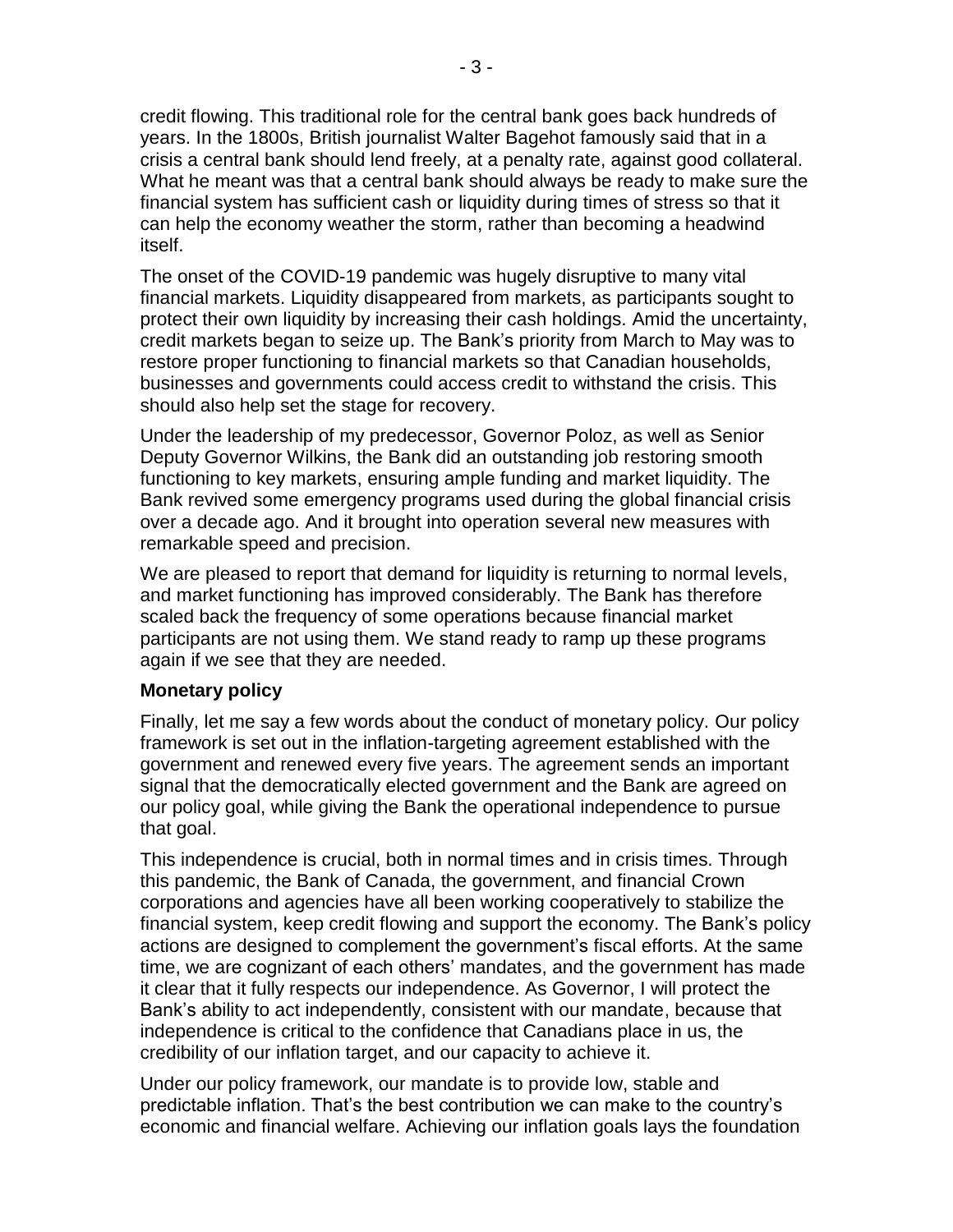for sustainable economic growth. And keeping inflation close to its target means the economy is running close to capacity with full employment.

Our inflation target takes on added importance during times of crisis. As the Bank moves into uncharted waters using tools it has not deployed before, the inflation target remains our beacon. Our monetary policy actions are anchored in the goal of bringing inflation back to target by helping the economy return to its potential capacity with full employment.

COVID-19 and the measures to contain it represent an economic shock of unprecedented size and scope to our economy. By April, more than 3 million Canadians lost their jobs and another 3.4 million were working fewer than half of their regular hours. With containment measures starting to be lifted in some parts of the country, we saw a resumption of job growth at a national level in May. We expect this to accelerate as the economy continues to reopen, but we have a long way to go, and not all the jobs that were lost are coming back. Important fiscal efforts are keeping as many Canadians as possible attached to their jobs and helping households and companies make it through the crisis. These efforts are supporting Canadians now and will position the economy for recovery.

In our latest interest rate announcement, we said that we expect economic growth to resume in the third quarter. And with market function improved and containment restrictions easing, the Bank's focus will shift to supporting the resumption of growth in output and employment. The July *Monetary Policy Report* will provide our updated assessment of the outlook for output and inflation. Given the unknown course of the pandemic, I expect this will be more of a scenario than a forecast and will also include a discussion of the key risks.

While our monetary policy will continue to be grounded in our inflation-targeting framework, we acknowledge that the consumer price index isn't currently giving an accurate picture of inflation for many Canadians. Buying patterns and prices have changed drastically. We know many people are buying less gasoline and fewer travel services while continuing to purchase food from stores. This makes their experience quite different from the data being reported. Bank staff have been working with Statistics Canada to better understand the implications of these changes in buying patterns.

The Bank has acted decisively by bringing the policy interest rate to its effective lower bound of 0.25 percent. We have also begun large-scale asset purchases. As such, we are using our balance sheet to keep core funding markets working well and to deliver monetary stimulus to support the economic recovery. We have committed to continue purchases of Government of Canada bonds until the economic recovery is well underway. Any further policy actions would be calibrated to provide the necessary degree of monetary policy accommodation required to achieve the inflation target.

# **Conclusion**

To conclude, let me say a few words about the Bank's operations. Currently, the vast majority of staff are working from home. This is a testament to the flexibility and resilience of the Bank's systems and its people. A handful of essential workers are on site, including security, IT staff, traders and banking operations colleagues at our head office, as well as other staff at our backup site in Calgary